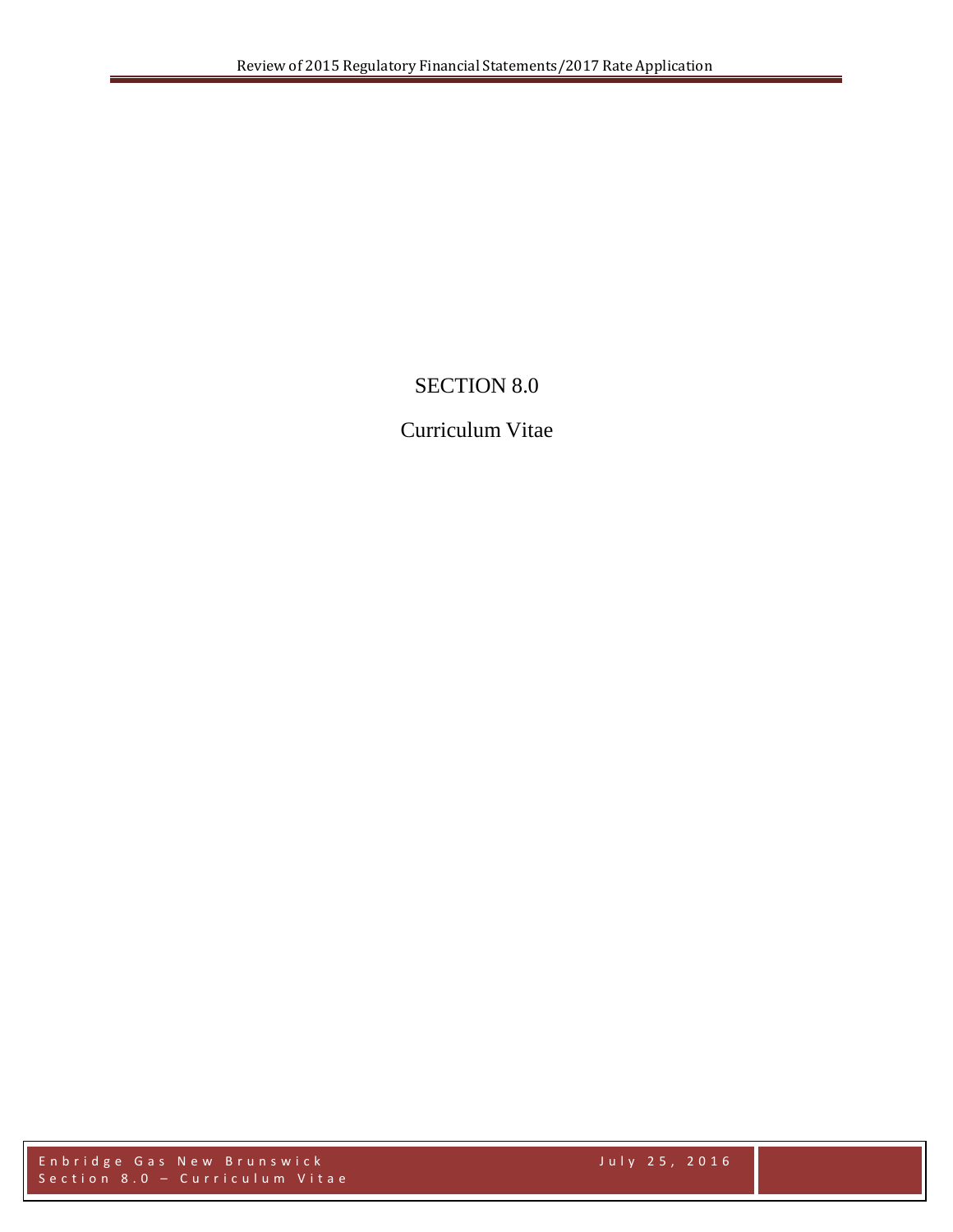# **CURRICULUM VITAE**

# **Gilles Volpé**

#### **EDUCATION**

1988 Bachelor of Business Administration, University of New Brunswick

#### **BUSINESS EXPERIENCE**

2009– Present Enbridge Gas New Brunswick, Fredericton, New Brunswick 2012 – Present General Manager Responsible for providing overall strategic and policy direction for EGNB and for overseeing its ongoing development and operations. 2009-2012 Manager, Customer Experience Member of the Senior Management Group, responsible for delivery of the overall customer experience, including installations, service, billing, and customer care activities. 1988 - 2008 NBTel/Bell Aliant, New Brunswick 2007-2008 General Sales Manager - Wholesale Carrier Services Responsible for Bell Aliant's wholesale and carrier suite of services to national and international telecom carriers. 2006-2007 Team Lead - Customer Engagement, IP Evolution Team Responsible for the development and implementation of the IP Evolution professional services practice. 2005-2006 Industry Sales Manager– Education Responsible for the sales and service development strategy in the development of ICT solutions for the Education industry in Atlantic Canada.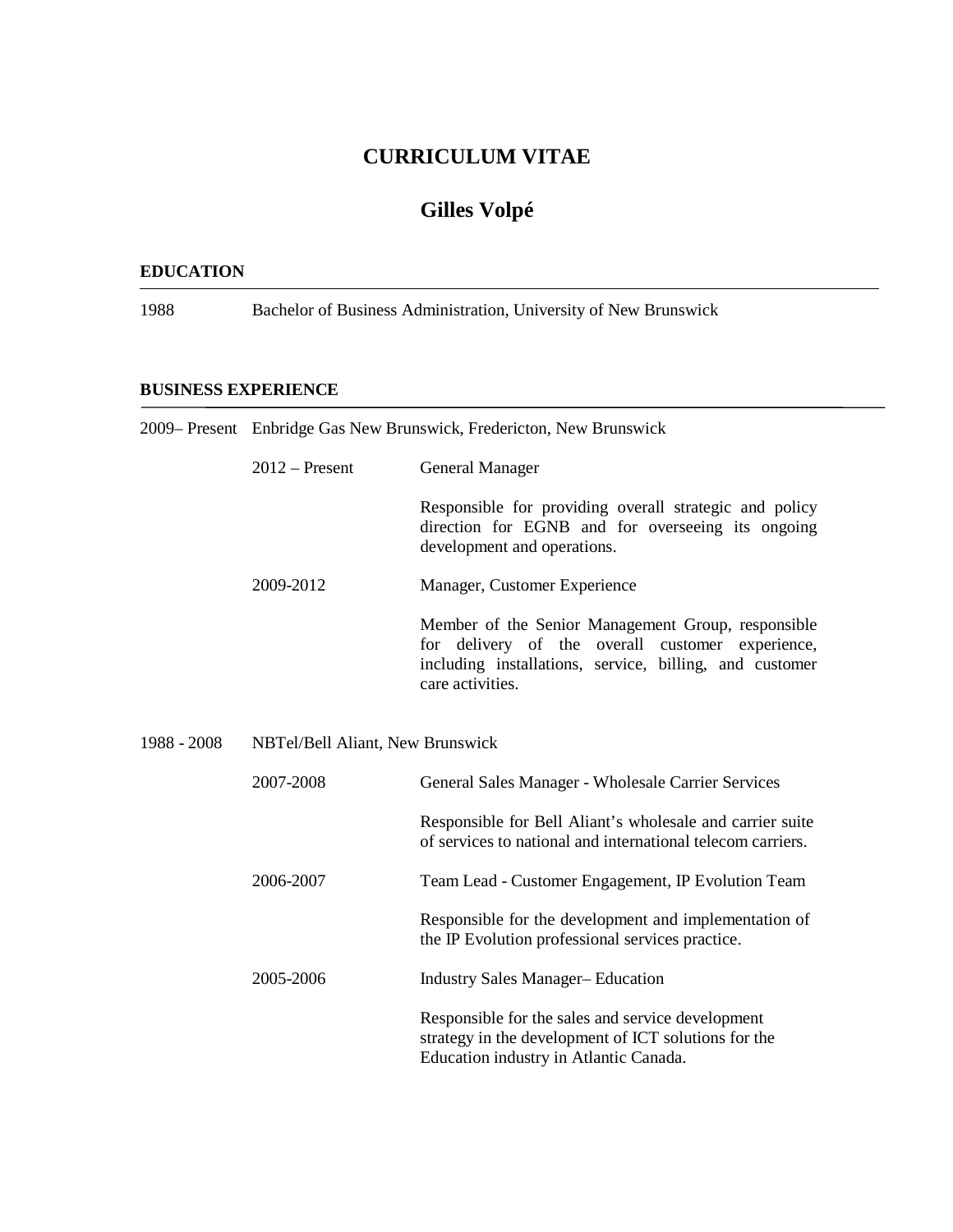| 1996-2005 | Director-Government of New Brunswick Accounts                                                                                           |  |
|-----------|-----------------------------------------------------------------------------------------------------------------------------------------|--|
|           | Responsible for the Province of New Brunswick, in the<br>development and sales of ICT based solutions and<br>services.                  |  |
| 1988-1995 | Various Other Positions within NBTel                                                                                                    |  |
|           | Including Senior Industry Manager – Education,<br>Multimedia Applications Manager, District Sales<br>Manager, Communications Consultant |  |

### **REGULATORY EXPERIENCE**

| New Brunswick Energy and |                                                                                                                                                                              |
|--------------------------|------------------------------------------------------------------------------------------------------------------------------------------------------------------------------|
| Utilities Board          | Appeared as a witness in regulatory proceedings,<br>representing Enbridge Gas New Brunswick on matters<br>related to rates, rate review and the rate setting<br>methodology. |
|                          |                                                                                                                                                                              |

#### **OTHER EXPERIENCE**

| 2003-2008 | Member of the New Brunswick Research and Productivity Council (RPC) Board<br>of Directors                |
|-----------|----------------------------------------------------------------------------------------------------------|
| 2002-2003 | President of New Brunswick Information Technology Week, as part of Industry<br>Canada's National IT Week |
| 2001      | Member of the Government of Canada Millennium Scholarships New Brunswick<br><b>Review Committee</b>      |
| 1998      | Senior Consultant, NBTel Global Inc, Sydney Australia                                                    |
| 1996-1997 | Member of the Board of Directors, New Brunswick Training Group Inc                                       |
| 1994-2000 | Co-President and member of the Board of Directors of Dialogue New Brunswick                              |
| 1993-1994 | President (1993-1994) of the Board of Junior Achievement of the Republic of<br>Madawaska                 |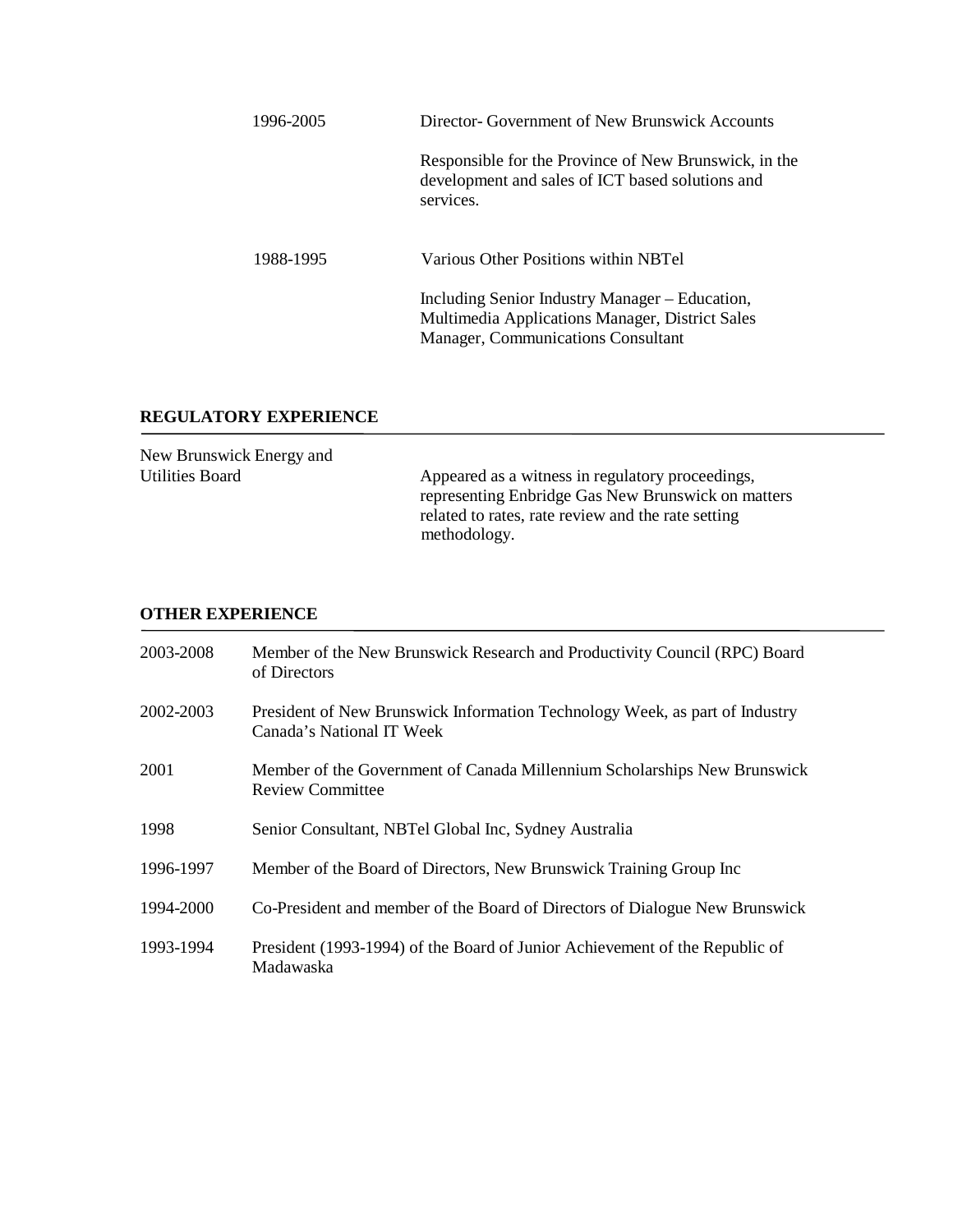# **CURRICULUM VITAE**

# **David T. Lavigne**

# **EDUCATION**

| 2000 | Masters of Business Administration (MBA), University of New Brunswick |
|------|-----------------------------------------------------------------------|
| 1994 | Certified Management Accountant Designation (CMA)                     |
| 1990 | Bachelor of Commerce, Mount Allison University                        |

# **BUSINESS EXPERIENCE**

| 2014-Present |           | Enbridge Gas New Brunswick, Fredericton, N.B.                                                                                    |
|--------------|-----------|----------------------------------------------------------------------------------------------------------------------------------|
|              |           | Senior Manager, Corporate Services                                                                                               |
|              |           | Member of the Senior Management Group, responsible for<br>leadership and strategic direction for the Corporate Services<br>team. |
| 2000-2014    |           | NB Power, Fredericton, N.B.                                                                                                      |
|              | 2013-2014 | <b>Business Director</b>                                                                                                         |
|              |           | Member of the Senior Team for Transmission & System<br>Operator Division, responsible for financial and regulatory<br>activities |
|              | 2012-2013 | Superintendent of Facilities (Pt. Lepreau Nuclear Station)                                                                       |
|              |           | Responsible for facility operation, leadership of employees,<br>and aligning work with regulatory and industry standards.        |
|              | 2010-2012 | Director of T&D Construction Services                                                                                            |
|              |           | Responsible for the management of construction activities<br>for the Transmission and Distribution Group.                        |
|              | 2006-2010 | Director of Transmission Services                                                                                                |
|              |           | Responsible for management and execution of maintenance<br>and construction activities.                                          |
|              | 2001-2006 | <b>Business Director</b>                                                                                                         |
|              |           | Responsible for leadership and strategic direction of the<br>business team.                                                      |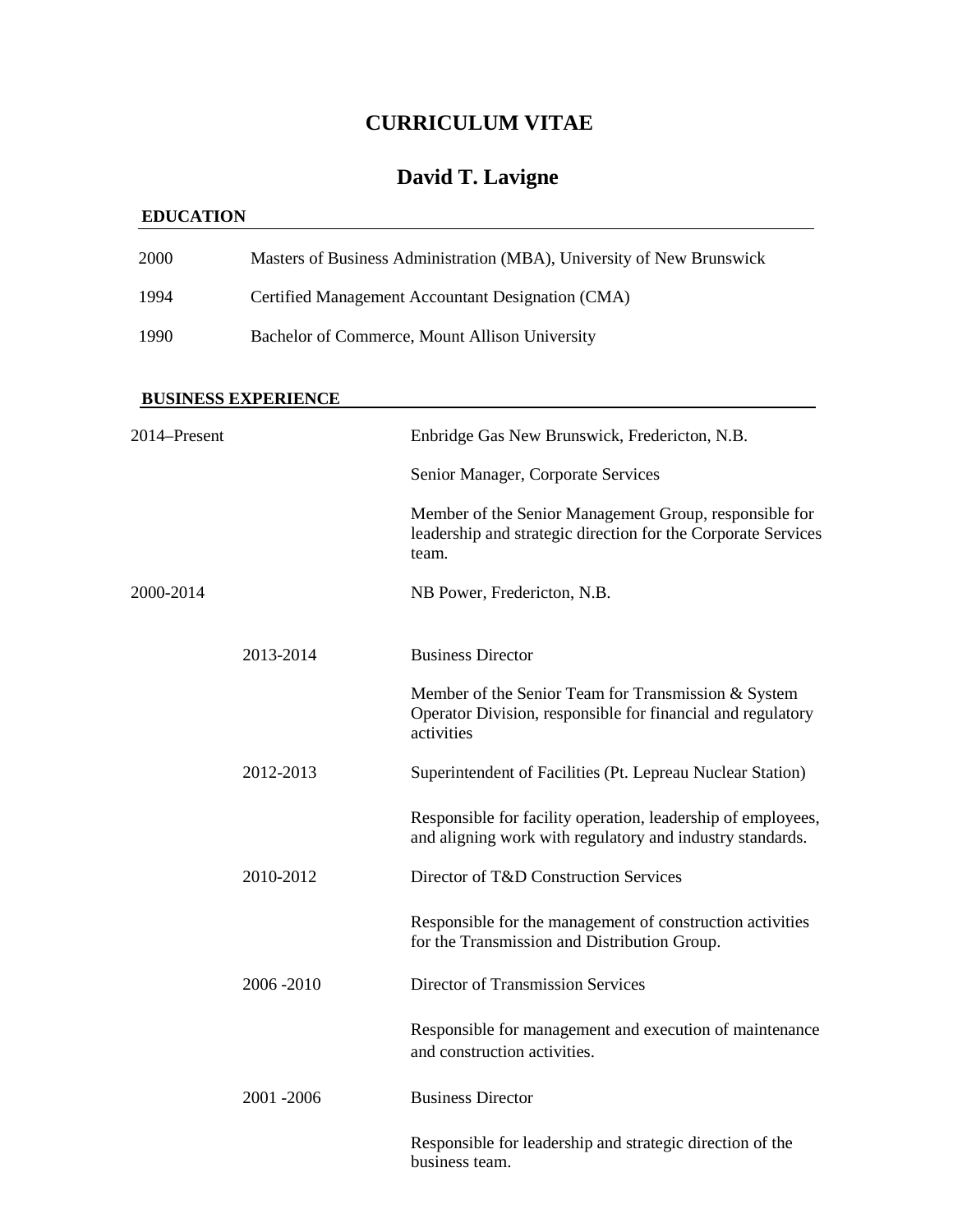|               | $2000 - 2001$ | Assistant Controller (Transmission & Distribution Unit)                                    |
|---------------|---------------|--------------------------------------------------------------------------------------------|
|               |               | Responsible for leading the financial accounting and<br>reporting functions.               |
| 1998-2000     |               | Irving Transportation Services, Fredericton, New Brunswick                                 |
|               | 1998-2000     | Manager of Accounts Payable                                                                |
|               |               | Responsible for payment processing of five transportation<br>companies.                    |
| $1997 - 1998$ |               | Department of Health & Community Services, Province of<br>New Brunswick, Fredericton, N.B. |
|               | $1997 - 1998$ | <b>Internal Auditor</b>                                                                    |
|               |               | Responsible for internal audit activity.                                                   |
| 1991 - 1997   |               | Blue Cross of Atlantic Canada, Moncton, N.B.                                               |
|               | $1991 - 1997$ | Business Analyst, Team Leader & Field Auditor                                              |
|               |               | Responsible for performing on-site audits and<br>investigations.                           |
|               |               |                                                                                            |

## **REGULATORY EXPERIENCE**

| New Brunswick Energy and |                                                                                                                                                                                                                                                                                                                                              |
|--------------------------|----------------------------------------------------------------------------------------------------------------------------------------------------------------------------------------------------------------------------------------------------------------------------------------------------------------------------------------------|
| <b>Utilities Board</b>   | Appeared as a witness at a number of regulatory<br>proceedings, representing NB Power on matters related<br>to revenue requirement and cost of service methodology<br>for the Open Access Transmission Tariff and<br>representing Enbridge Gas New Brunswick on matters<br>related to rates, rate review and the rate setting<br>methodology |

# **OTHER EXPERIENCE**

| 2012-2013 | President, Certified Management Accountants New Brunswick Board                                 |
|-----------|-------------------------------------------------------------------------------------------------|
| 2010-2013 | Member, Certified Management Accountants New Brunswick Board                                    |
| 2013-2015 | Treasurer of Laubach Literacy Board                                                             |
| 2001-2012 | Advisor (2001-2003) and Board member (2004-2012) with Junior<br>Achievement of NB (Fredericton) |
| 2002-2006 | Treasurer of Hip-Hip Hooray walk for Orthopedics (Fredericton chapter)                          |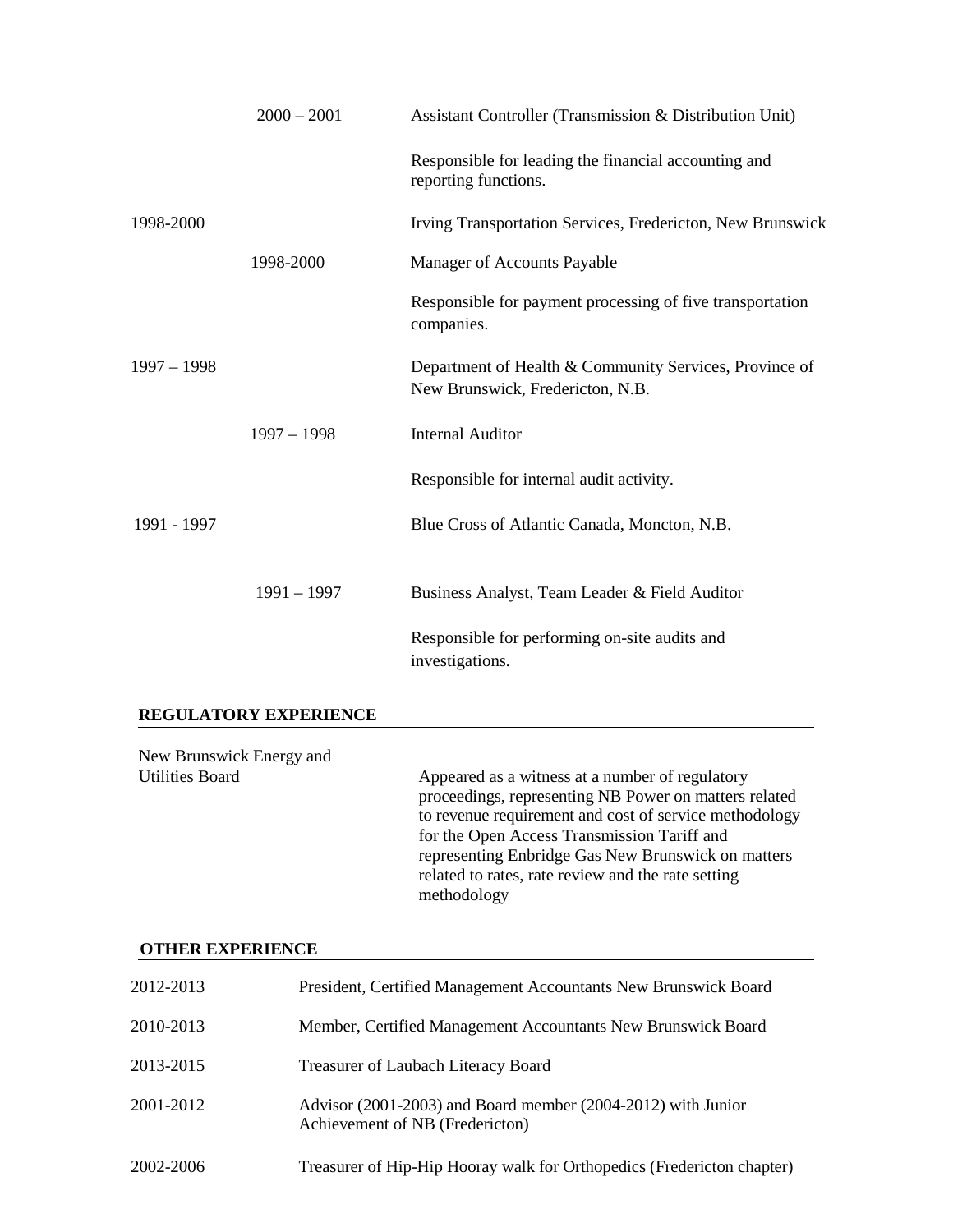# **CURRICULUM VITAE**

# **Pamela Mayo**

# **EDUCATION**

| 2002 | Certified Management Accountant Designation (CMA)                                                                                                       |
|------|---------------------------------------------------------------------------------------------------------------------------------------------------------|
| 1995 | Bachelor of Arts – Administrative and Commercial Studies, University of Western<br>Ontario, Specialization in Finance and Economics, Dean's Honour List |

## **BUSINESS EXPERIENCE**

| 2008-Present |              | Enbridge Gas New Brunswick, Fredericton, New Brunswick                                                                                                            |
|--------------|--------------|-------------------------------------------------------------------------------------------------------------------------------------------------------------------|
|              | 2015-Present | Manager, Regulatory Finance                                                                                                                                       |
|              |              | Member of the Business Operational Team, responsible for<br>leading the budget and forecast reporting and leading the<br>regulatory finance function              |
|              | 2012-2013    | Supervisor, Budgets & Financial Reporting                                                                                                                         |
|              |              | Responsible for leading the financial accounting, financial<br>reporting, budget and forecast reporting as well as<br>supporting the regulatory finance functions |
|              | 2012-2012    | Supervisor, Budgets & Forecasting                                                                                                                                 |
|              |              | Responsible for leading the budget and forecast reporting as<br>well as supporting the regulatory finance functions                                               |
|              | 2008-2012    | <b>Forecast Analyst</b>                                                                                                                                           |
|              |              | Responsible for the budget and forecast reporting as well as<br>supporting the regulatory finance functions                                                       |
| 2006-2008    |              | Irving Transportation Services, Fredericton, New Brunswick                                                                                                        |
|              | 2007-2008    | Controller                                                                                                                                                        |
|              |              | Member of the Senior Team for Sunbury Transport<br>Division, responsible for financial activities                                                                 |
|              | 2006-2007    | <b>Assistant Controller</b>                                                                                                                                       |
|              |              | Responsible for leading the financial accounting and<br>reporting functions                                                                                       |
| 2005-2006    |              | Province of New Brunswick, Fredericton, New Brunswick                                                                                                             |
|              |              | Examiner                                                                                                                                                          |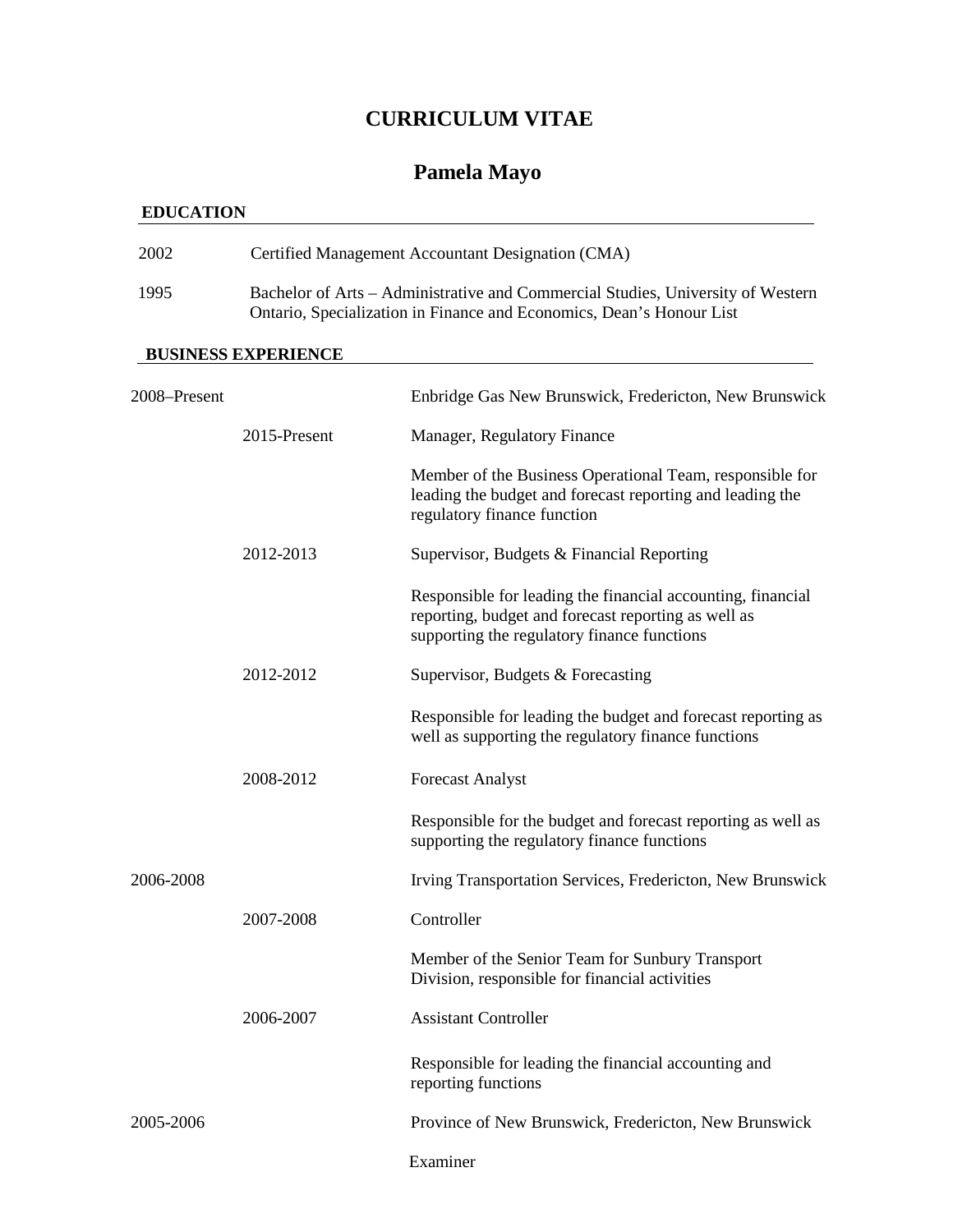|               | Responsible for audit and compliance with provincial<br>legislation                                       |
|---------------|-----------------------------------------------------------------------------------------------------------|
| $2002 - 2005$ | Zee Medical Canada Inc, Burlington, Ontario                                                               |
|               | <b>Operations/Office Manger</b>                                                                           |
|               | Member of the Senior Team, responsible for leading the<br>financial activities and warehousing operations |
| $1999 - 2000$ | Proshred Holdings Limited, Toronto, Ontario                                                               |
|               | <b>Accounting Manager</b>                                                                                 |
|               | Member of the Senior Team, responsible for leading the<br>financial activities                            |
| $1996 - 1999$ | TASP International, Toronto, Ontario                                                                      |
|               | <b>Accountant/Office Manager</b>                                                                          |
|               | Responsible for leading the financial accounting and<br>reporting functions                               |
| $1995 - 1996$ | University of Western Ontario, London, Ontario                                                            |
|               | <b>Internal Auditor</b>                                                                                   |
|               | Responsible for audit and compliance with policies and<br>procedures                                      |

#### **REGULATORY EXPERIENCE**

New Brunswick Energy and<br>Utilities Board Prepared filed information and supported the interrogatories and undertakings presented at a number of regulatory proceedings for EGNB on matters related to revenue requirement and cost of service methodology. Appeared as a witness representing Enbridge Gas New Brunswick on matters related to rates, rate review and the rate setting methodology

### **OTHER EXPERIENCE**

| 2005-Present | Advisor (2005-2010) and Council member (2010-Present) with Junior<br>Achievement of NB (Fredericton) |
|--------------|------------------------------------------------------------------------------------------------------|
| 2002-2005    | Advisor with Junior Achievement of ON (Burlington)                                                   |
| 1992-1995    | Advisor with Junior Achievement of ON (London)                                                       |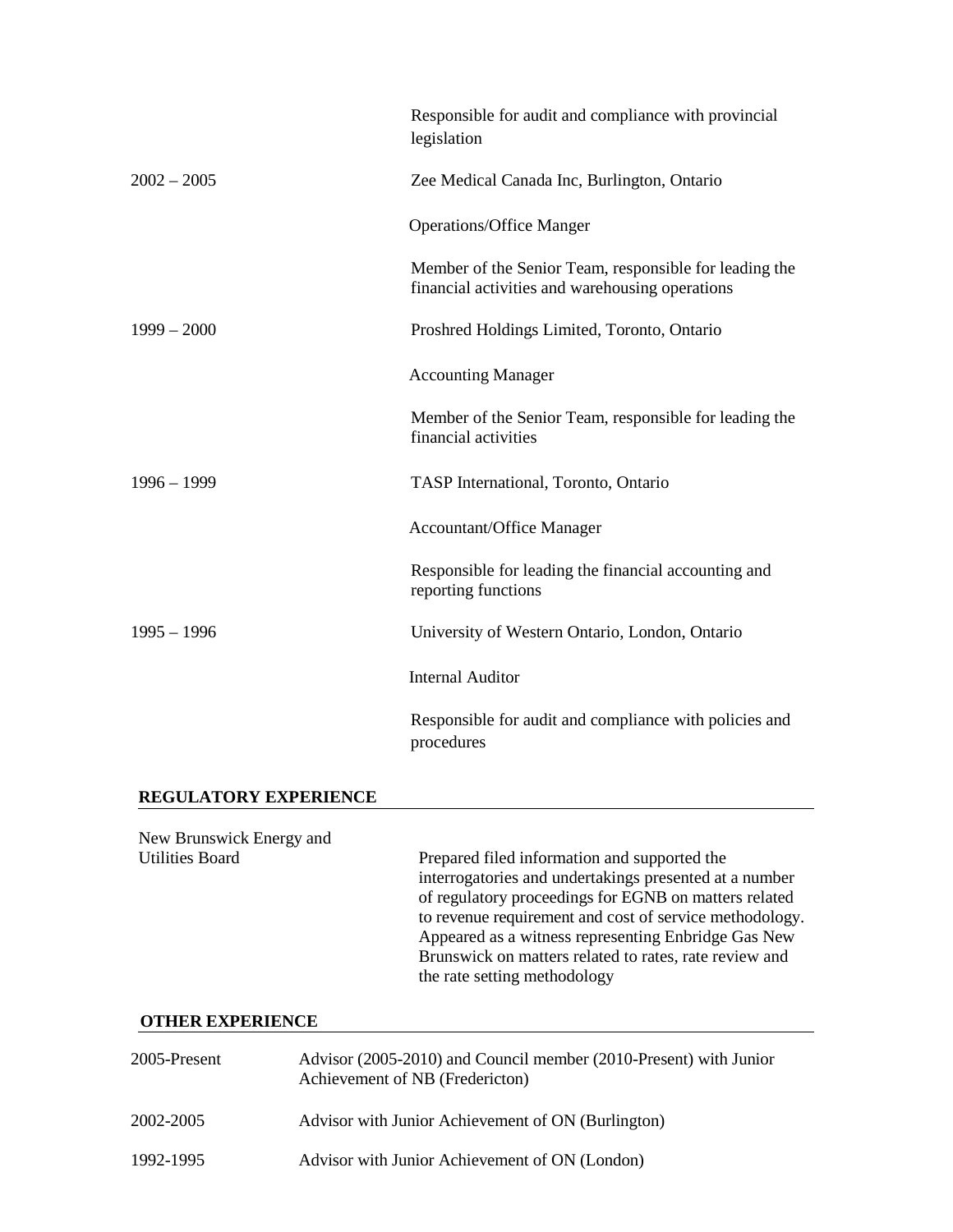# **H. EDWIN OVERCAST**

*Strategic Planning Mergers & Acquisitions* 

### **Director**

A specialist in the practice areas of regulatory policy and economics, energy pricing and rate design, economic analysis, strategic planning, legislative analysis, industry restructuring analysis, competitive analysis and open access and unbundling implementation.

#### **Professional Employment**

| <b>Due Diligence Support</b>                                                               |              |                                                                                                                                                        |
|--------------------------------------------------------------------------------------------|--------------|--------------------------------------------------------------------------------------------------------------------------------------------------------|
| <b>Pricing and Rate Design</b>                                                             | 1999-Present | Energy Management Solutions, Black & Veatch<br>Company                                                                                                 |
| <b>Economic Analysis</b>                                                                   |              | <b>Director</b>                                                                                                                                        |
| <b>Legislative Analysis</b>                                                                | 1989-1999    | AGL Resources, Inc.<br>Vice President, Strategy Planning and Business<br>Development                                                                   |
| <b>Industry Restructuring</b>                                                              |              |                                                                                                                                                        |
| <b>Organizational Management</b>                                                           |              |                                                                                                                                                        |
| <b>Competitive Market Analysis</b>                                                         | 1978-1989    | Northeast Utilities                                                                                                                                    |
| <b>Expert Testimony</b>                                                                    |              | Director, Rates and Load Research                                                                                                                      |
| <b>Open Access and</b><br><b>Unbundling Implementation</b>                                 | 1975-1978    | <b>Tennessee Valley Authority</b><br>Economist, Rate Branch                                                                                            |
|                                                                                            | 1990-1995    | Georgia State University<br><i>Instructor, Economics (part-time)</i>                                                                                   |
| <b>Education</b><br>Virginia Polytechnic Institute<br>and State University, Ph.D.,<br>1972 | 1974-1975    | <b>East Tennessee State University</b><br><b>Assistant Professor of Economics</b><br>Associate Director of Bureau of Business and Economic<br>Research |
| King College, BA in<br>Economics, 1969                                                     | 1972-1974    | Elon College                                                                                                                                           |
| <b>Years Experience</b>                                                                    |              | <b>Assistant Professor of Economics</b>                                                                                                                |

35 years

**Joined Black &Veatch** 2005

#### **Professional Experience**

#### **Utility Ratemaking and Regulatory Policy Analysis**

Dr. Overcast has been responsible for a wide variety of electric and gas pricing and cost analyses. He has had operational and strategic responsibility for both the electric and gas utility tariff design, including comprehensive unbundling cost analyses and tariff administration. He has provided expert testimony before state and federal regulatory agencies on a number of rate and regulatory policy issues related to unbundling, cost of service (marginal, fully allocated and unbundled cost studies, alternative regulation), performance-based regulation and price cap regulation, strategic and marketsensitive pricing, bypass economics, integrated resource planning, weather normalization adjustments, sales and revenue forecasts, pro forma adjustments and revenue requirements, rate and regulatory policy for cogenerators, energy buy-back rates, revenue sharing and adjustment mechanisms, competition and fuel switching, transmission pricing and a variety of policy issues including unbundling proposals, line extension policy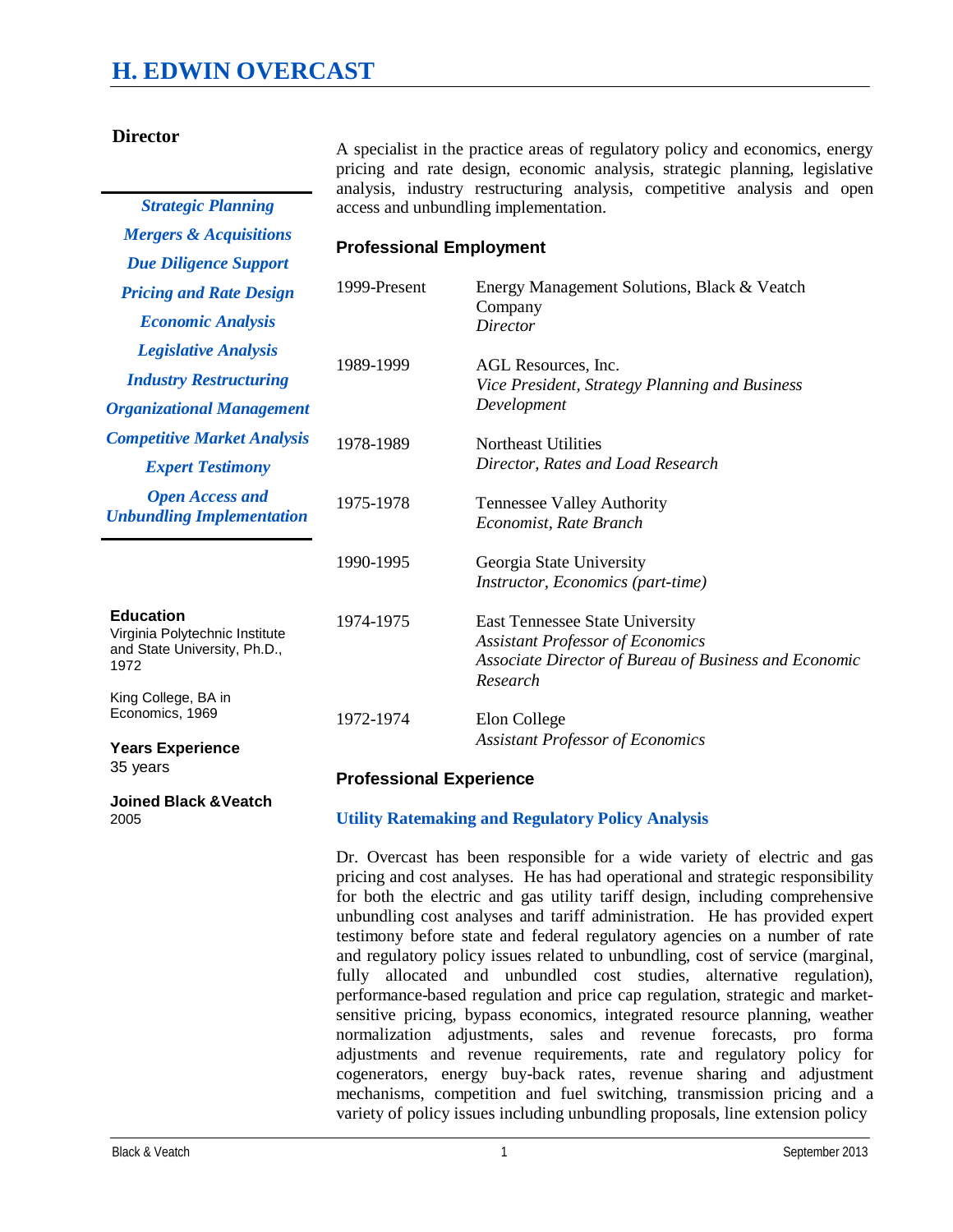and rate discounting and recovery. He has testified before the FERC in electric, gas and oil pipeline matters.

Dr. Overcast has also testified in both federal and state courts on matters related to rate design, mergers and acquisitions, anti-trust and regulatory policy. He has testified before both federal and state legislative bodies on deregulation, restructuring, regulatory policy and other issues arising out of restructuring legislation including stranded cost recovery, competition and public policy.

## **Economic Analysis**

Dr. Overcast has been responsible for variety of economic analyses related to merger and acquisition, new business development, bypass, special contracts, marginal cost, time-of-use pricing, service area expansion, pipeline and other facilities expansion, competitive pricing, anti-trust, municipalization, new product development and others. He has provided forecasts of sales, prices, peak day and other similar analyses for planning and regulatory proceedings. He has prepared economic analyses of unbundling and the potential impact on revenue, earnings, stock price and economic value added.

### **Strategic Planning**

Dr. Overcast has been responsible for the development of strategic plans for both the regulated and non-regulated business units. His experience includes corporate reorganization to position a regulated enterprise to open its markets to competition; the preparation of business plans for regulated and nonregulated companies including energy marketing initiatives and other service providers. He has helped to prepare estimates of financial performance for unregulated energy marketing companies and evaluated joint ventures and a variety of retail marketing plans.

He has participated in the planning for a variety of regulatory initiatives. He has had primary responsibility for the development of the legislative model used in Georgia for permitting open access and unbundling.

## **Legislative Analysis**

Dr. Overcast has been responsible for the assessment of a variety of legislative proposals in the areas of the regulatory policy, restructuring analysis, competition and unbundling. He has participated extensively in the legislative process, testifying before committees, negotiating with various interested parties, and working with the staff of legislators. He has worked extensively with lobbyists providing background material and responding to questions raised during the legislative process. He was appointed by the lieutenant governor to serve on a study committee of the Georgia legislature reviewing issues related to the impact of deregulation on franchise fees.

## **Competitive Analysis**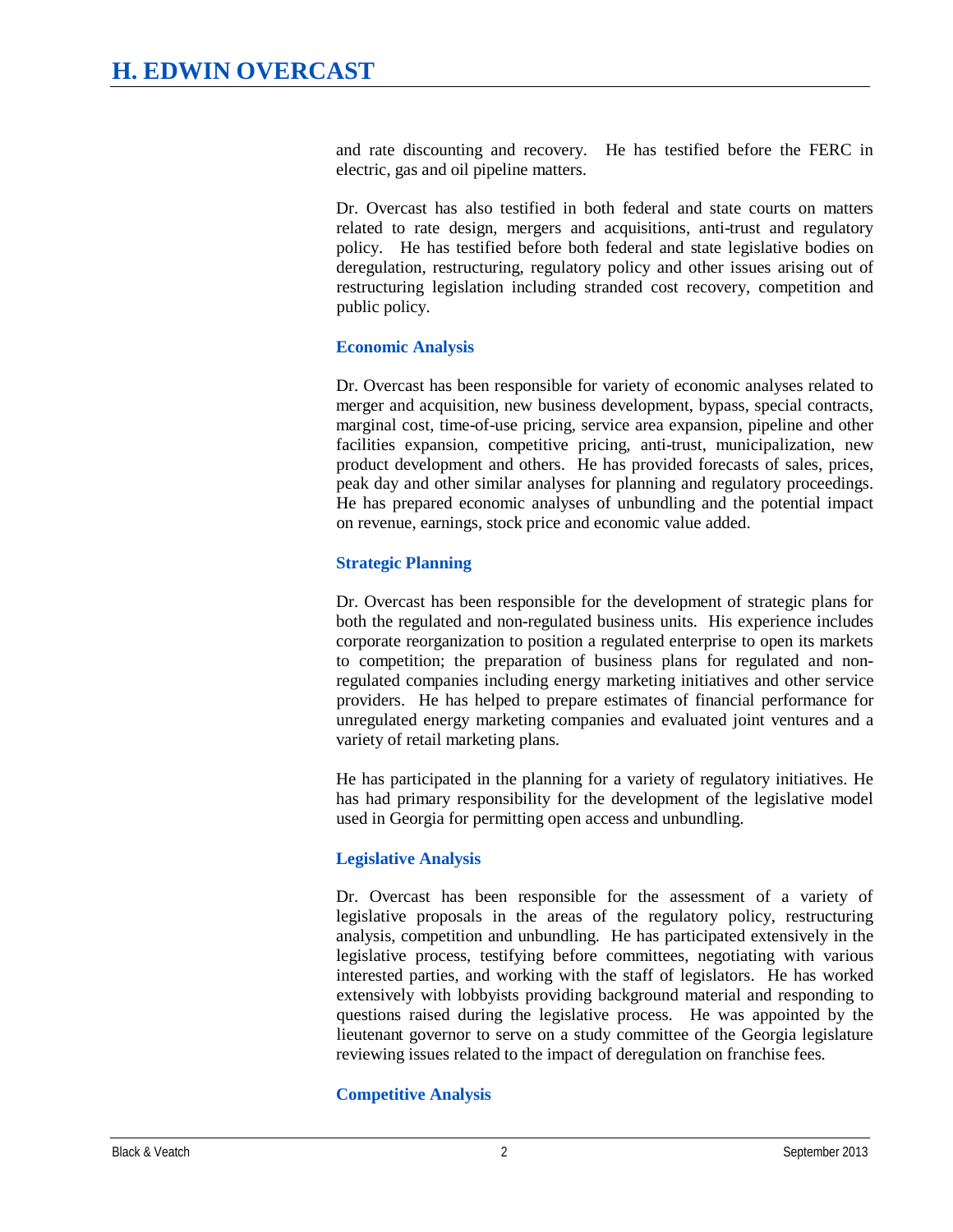Dr. Overcast has prepared extensive analysis of competition for residential, commercial and industrial customers. That analysis has included comparisons of total and marginal cost for end-use applications, alternate production technologies, alternate fuel analysis, bypass pipelines, selfgeneration, cogeneration and other competitive analyses. He has also prepared extensive analysis of potential competitors in the opening of markets. He has managed the competitive alternate fuel program for gas utilities and developed a discount analysis required to avoid uneconomic bypass and to maximize revenue contribution from such discount programs. He has also negotiated contracts to avoid bypass for both gas and electric customers and to displace liquid fuels in vehicles.

### **Open Access and Unbundling Implementation**

Dr. Overcast has had the unique experience of playing a significant role in the complete open access and unbundling implementation for natural gas LDCs. He was instrumental in the design of the model adopted by the Georgia legislature and testified throughout the legislative process on the proposed legislation. After the legislation became law, he oversaw the rate case filing required to implement open access and unbundling. His experience includes cost analysis and rate design for an open access tariff. He has been directly involved in the many facets of unbundling service to all retail customers. His firsthand experience provides him with insight and a unique perspective with respect to the questions that arise as a utility—gas or electric—unbundles.

## **Publications and Presentations**

"Restoring Financial Balance," Public Utilities Fortnightly, November 2011

"Impact of Volatile Fuel Prices on Electric Costs: Stakeholder Tactics," Natural Gas and Electricity, August 2008

"Fixed Cost Recovery: An Inconvenient Truth," American Gas, June 2007

"The Hidden Risks of Regulation and Their Effects on Utility Returns," Natural Gas and Electricity, June 2006.

"Electric Utilities and Risk Compensation, with Richard J. Rudden, Howard S. Gorman and Leonard S. Hyman, EEI Monograph, June 2006.

"Energy Competition Knows No Bounds," presented at the DOE-NARUC North American Summit on Harmonizing Business Practices in Energy Restructuring, November 2000.

"Load Research Troubleshooting—A Pragmatic Approach," presented to the Northeast Regional AEIC Load Research Conference, September 1988.

"Using Load Research Data to Assess Competitive Threats," presented to the Northeast Regional AEIC Load Research Conference, September 1987.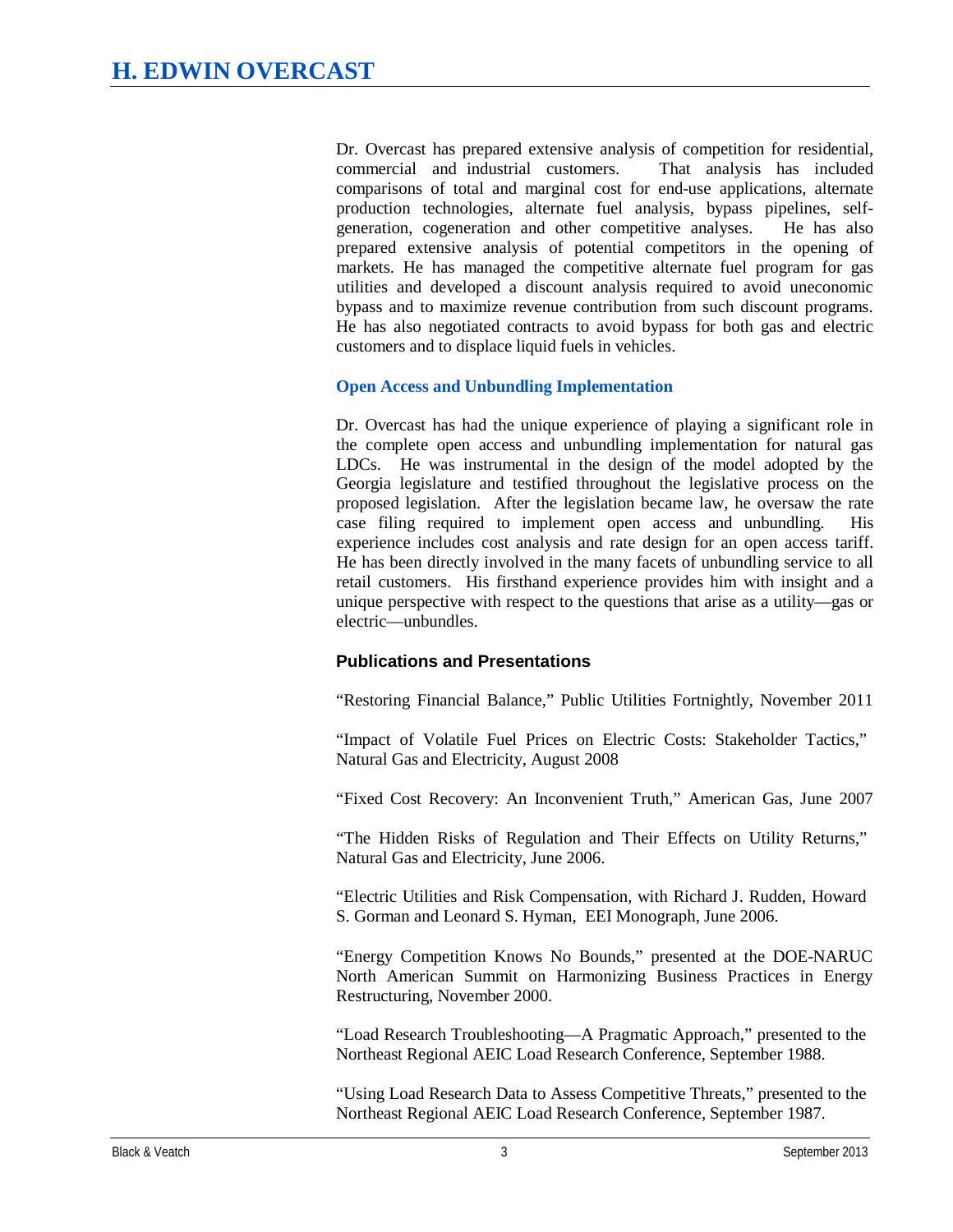"Using Load Research Data to Design and Analyze Commercial and Industrial Time-of-Day Rates," presented to the International Association of Energy Economists, 1987.

"Pricing in Competitive Markets," presented to the PG&E Energy Expo 1986, April 1986.

"Philosophy of Rate Design," presented to the China Energy Research Society of the China Association for Science and Technology, June 1985.

"Competition in the U.S. Electric Markets," presented to the North American Energy Markets Conference, March 1985.

"Electric Utility Competition in the United States," *Energy Exploration & Exploitation*, 1986.

"Avoided Costs—The Balancing of Objectives," *Proceedings of the Eighth Annual Symposium on Problems of Regulated Industries*, 1982.

"An Overview of Alternative Tariff Structures," *Proceedings of the Eighth Biennial Conference of the Central Electricity Generating Board*, Ontario Hydro and the Tennessee Valley Authority (co-authored).

"A Differential Approach to the Repeated Prisoner's Dilemma," *Theory and Decision*, 1971 (co-authored).

"Problems and Perspectives in Public Choice," *Public Finance and Public Choice*, A Training Program for Local Public Officials, 1974.

"The Economic Impact of the East Tennessee State University Medical School," *The Bureau of Business and Economic Research*, East Tennessee State University, 1975.

"Determinants of the Demand of Substandard Housing," presented at the Western Economic Association Meeting, 1970 (co-presented).

#### **Honors**

Who's Who Worldwide—Business Leaders

Citizens Ambassador Program of People to People International - IAEE Delegate, 1985

SGA Outstanding Professor, Elon College, 1973-1974

Omicron Delta Epsilon, honorary fraternity in Economics

H.B. Earhart Foundation Fellow 1970-1971 and 1971-1972

Woodrow Wilson Fellowship Nominee, 1969

National Science Foundation Undergraduate Internship, 1968